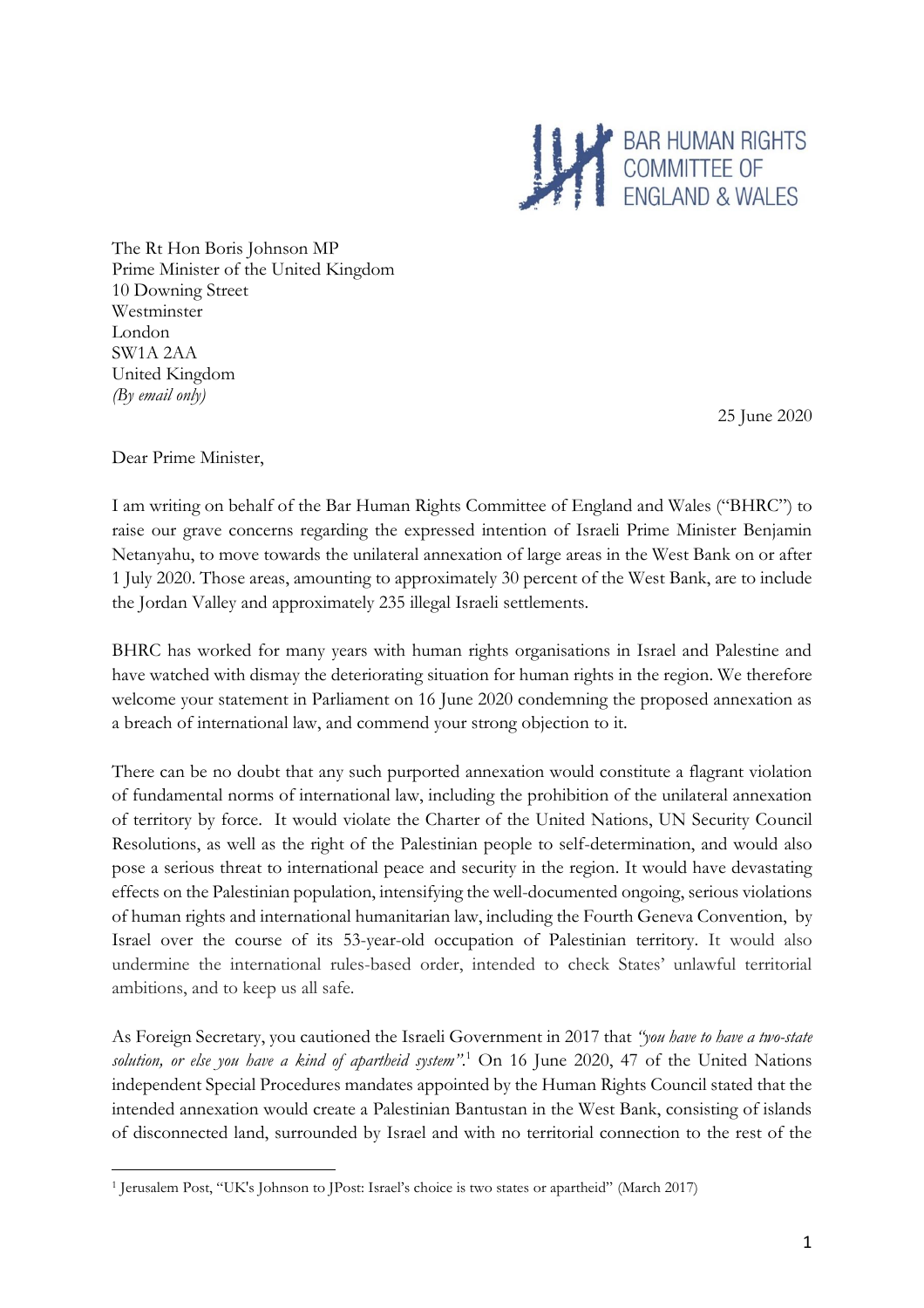world, under the permanent security control of Israel. <sup>2</sup> The UN experts warned that *"the morning after annexation would be the crystallisation of an already unjust reality: two peoples living in the same space, ruled by the same state, but with profoundly unequal rights. This is a vision of a 21st century apartheid"*.

In the face of such a prospect, mere words of condemnation by the UK Government, and by the broader international community, are insufficient. The UK, and the international community as a whole, has fundamental obligations to defend a rules-based international legal order, and to oppose serious violations of human rights and of fundamental precepts of international law. All States, including the UK, have a duty not to aid or assist Israel – or any other State – in the pursuance of unlawful activity, and are bound not to recognise as lawful any situation created by such activity, including both annexation and the establishment and maintenance of settlements in occupied territory. As the UN experts underscore, criticism and condemnation without consequences will not prevent annexation nor ensure the fulfilment of the right of Palestinians to self-determination, including through the ending of the occupation.

We note the strong response by the the UK government to another recent situation of annexation, namely the purported Russian annexation of Crimea in 2014, and its continued support for sanctions imposed on Russia in response. On that occasion, the UK Government made clear its understanding that mere statements of condemnation and political démarches are insufficient in such circumstances.

We further note the pledge you made on the part of the UK, as Foreign Secretary, in October 2017, to give *"whatever support we can"* to fulfil the promise of the Balfour Declaration, that the creation of a Jewish homeland would not prejudice the rights of Palestinians. 3

In light of the UK's historic role in the region and of the strong and clear stance it has adopted to other recent situations of annexation, we are writing to request clarification as to what concrete measures the government proposes to implement in response. We are seeking clarification in particular as to the concrete measures the government intends to implement in this situation to demonstrate that the UK does not and will not accept the intended illegal annexation of parts of the West Bank, and to ensure accountability and an end to impunity for the ongoing and intended serious violations of international law.

We are happy to meet with you to discuss the ramifications of this matter further, and indeed the wider human rights and humanitarian picture, at your convenience, should this be of assistance.

Schona Jolly QC Chair, Bar Human Rights Committee of England and Wales

<sup>2</sup> UN OCHCR press release (16 June 2020).

<sup>3</sup> Boris Johnson, "My vision for Middle East peace between Israel and a new Palestinian state", The Telegraph (29 October 2017).